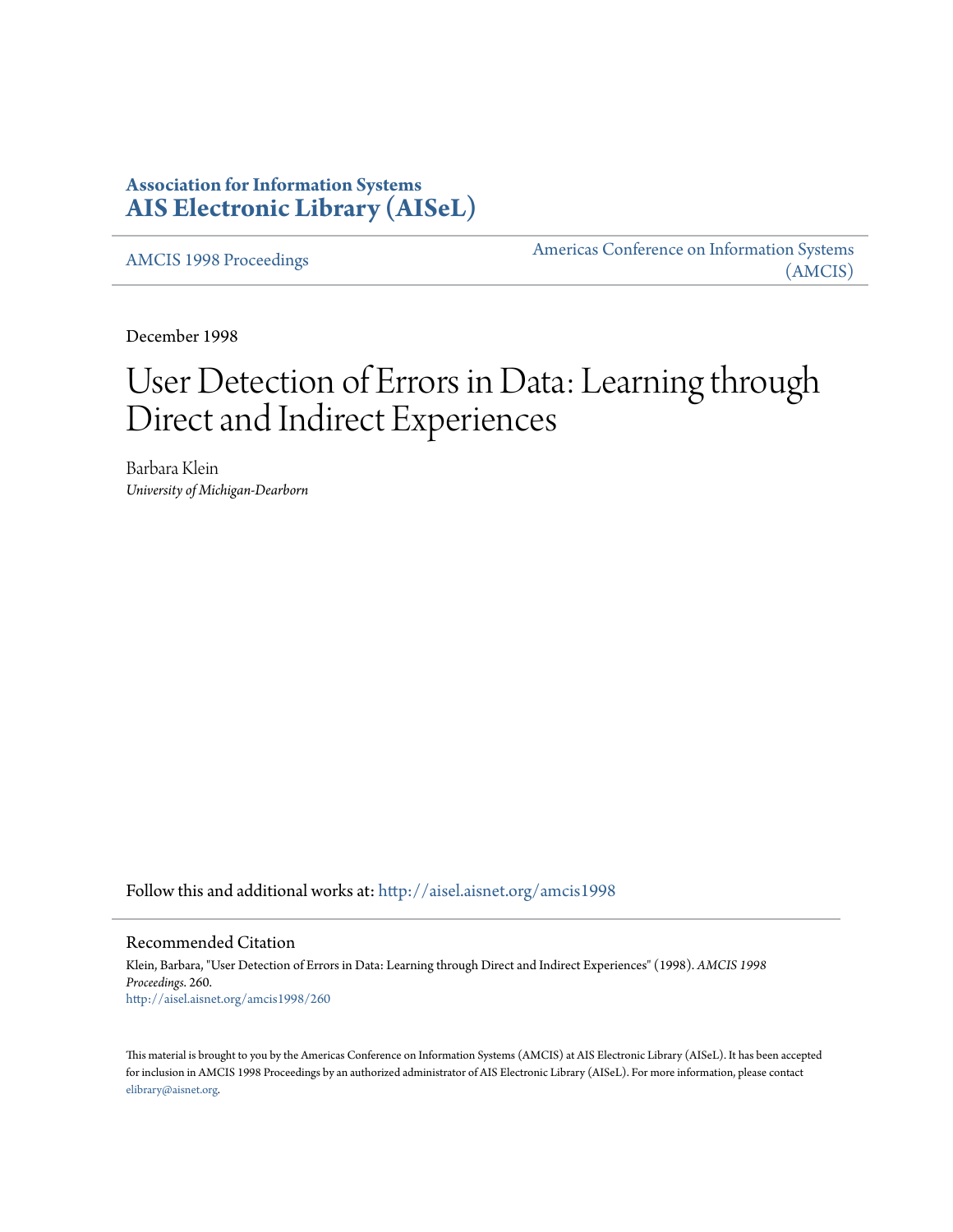## **User Detection of Errors in Data: Learning through Direct and Indirect Experience**

### **Barbara D. Klein**

University of Michigan-Dearborn

#### **Abstract**

*Previous research shows that organizational databases contain data errors. If undetected, these data errors may significantly affect business outcomes. The study described in this paper examines two ways that users may learn to detect these data errors: direct experience and indirect experience. The results will have implications for the design of information system training programs.* 

#### **Background**

There is strong evidence (e.g., Laudon, 1986; Morey, 1982) that data stored in organizational databases are neither entirely accurate nor complete. If undetected, errors in data may significantly affect business outcomes. Two main approaches to this problem are (1) validating data as they are input to or stored in databases (e.g., Morey, 1982) and (2) depending on users to detect and correct errors.

A research program examining the efficacy of the second approach is underway. To date, a field study and a laboratory experiment have demonstrated that direct experience finding errors in data improves error detection performance. Field interviews were conducted with 25 professionals in four domains (actuarial science, consumer product management, inventory management, and municipal bond analysis) (Klein et al., 1996). The objective of the field study was to examine the relationship between expectations about the base rate of errors and error detection. Base rate expectations of the subjects interviewed in this study had been developed through several years of direct experience working with data. A relationship between expectations about the base rate of errors and self-reports of error detection was found  $(p<.05)$  (Klein et al., 1996).

An experiment was conducted to bolster our confidence about this relationship by studying the relationship between experience-based expectations about the base rate of errors and objective measures of error detection performance in a controlled laboratory setting. In this experiment, subjects learned about the error rate through direct experience. A relationship between the base rate of errors and error detection performance was found (Klein, 1996).

The laboratory experiment described in this paper builds on these prior studies and is designed to improve our understanding how users of information systems learn about data errors. The study is a first step toward understanding how training programs might improve user detection of errors. The study examines two ways that users might learn to detect data errors: direct experience and indirect experience.

Direct experience is defined as a past episode in which a user of data found a data error. Prior studies suggest that direct experience with data errors improves future error detection performance (Klein, 1996; Klein et al., 1996). However, learning about data errors through direct experience may be time consuming, expensive, and risky in some organizational settings. Also, in organizational settings with an extremely low error rate, opportunities for learning about data errors through direct experience may be very limited.

Learning about data errors through indirect experience may provide an alternative approach in organizational settings in which learning about data errors through direct experience is not appropriate. Indirect experience is defined as reading or hearing about a past episode in which another user of data found a data error. For example, a new employee might attend a training session or read a users' guide describing a number of data errors found in the past by employees doing similar work in the organization.

A research model guides the work in this research stream. The model uses signal detection theory (Green and Swets, 1966), Campbell's (1990) theory of individual task performance, theories of adaptive decision making (Payne, 1982), and theories of expertise (Ericsson and Chase, 1982).

#### **Objectives and Propositions**

The goal of this research is to improve our understanding of the conditions under which individuals detect errors in data. Five propositions are tested in the study.

**Proposition 1:** Direct experience with data errors influences performance in error detection. This proposition is based on Campbell's (1990) theory of individual performance and theories of expertise (Ericsson and Chase, 1982).

**Proposition 2:** Indirect experience with data errors influences performance in error detection. This proposition is based on Campbell's (1990) theory of individual performance.

**Proposition 3:** Indirect experience with data errors and direct experience with data errors have the same effect on performance in error detection.

**Proposition 4:** There is an interaction between direct experience with data errors and incentive structures. This proposition is based on signal detection theory (Green and Swets, 1966), Campbell's (1990) theory of